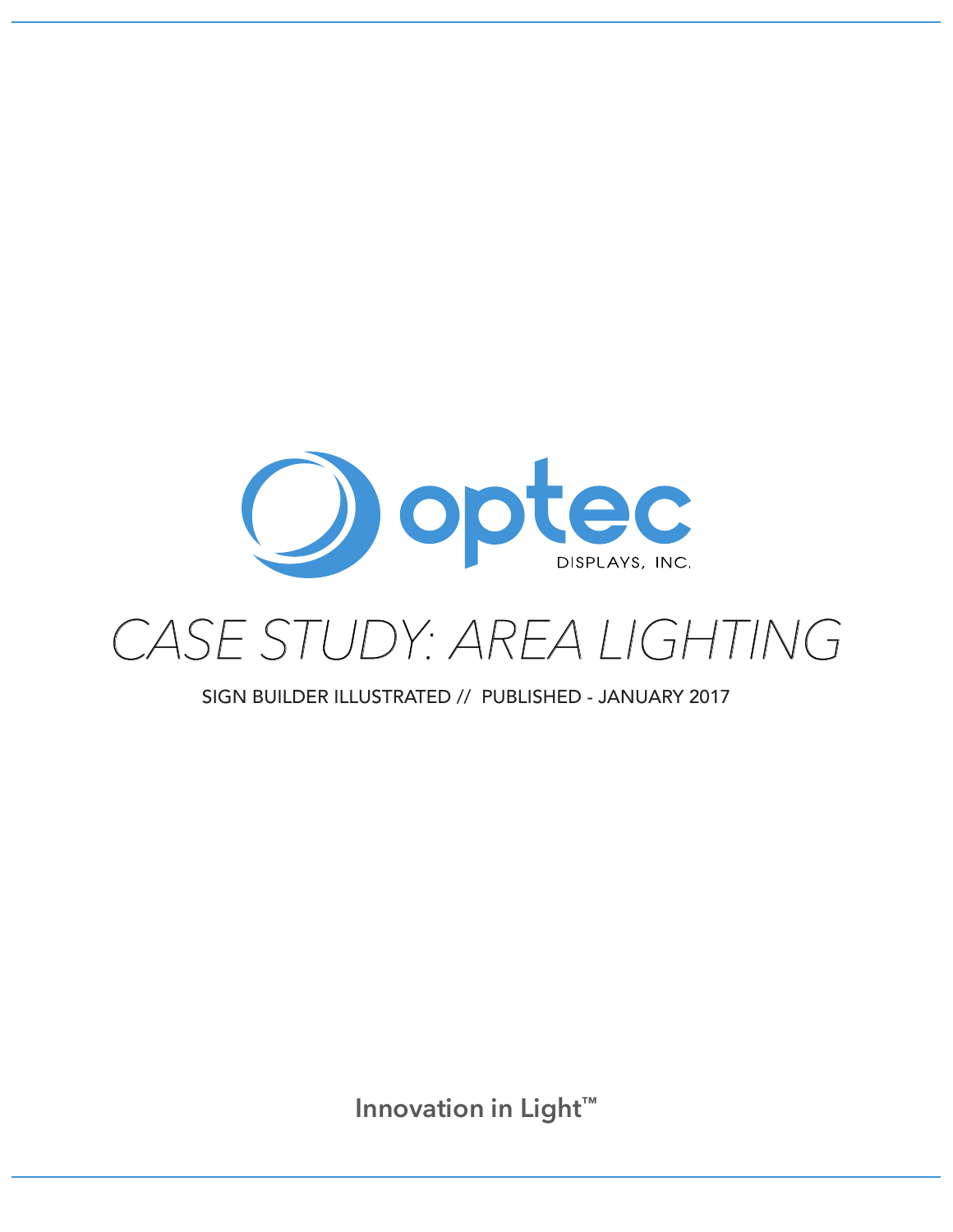



## **LED DIGITAL SIGN DRIVES AUTO SALES** *While LED Luminaires Drive Costs Down*

ar dealerships use a lot of illumination. While these lights serve a dual purpose of attracting potential customers<br>and acting as a 24/7 security system, they lumination. While these lights serve a dual purpose of attracting potential customers devour energy, which is the third-highest overhead expenditure for dealerships. So reducing electricity consumption is a major consideration.

Including this extensive use of lighting, auto dealerships consume on average more energy per square foot than a typical office building: using about 110 kBTU/sq-ft compared to prime office space at 93 kBTU (*source:* National Automobile Dealers Association). This can mean thousands of dollars in energy costs for the typical dealership each year.

Meanwhile digital signage is a great medium for being timely and relevant and translates well for auto dealerships. It's all about increasing sales. Dealerships have to turn that inventory. Digital signage engages prospective customers and helps lessen the sales cycle because a person has gotten an idea or learned about a sale or special from the sign before even walking into the showroom.

When it comes to "call-to-action" messaging, digital signage may be the most effective and most efficient way to get people into a showroom. According to the National Auto Dealers Association, auto dealers across the country are searching for ways to incorporate more tools into their digital advertising strategy. Because an LED sign can fully integrate with dealers' online marketing presence, it can provide a vital link between live customers and the information they will use to drive a purchase.

After almost three years of preparation and construction, Jerry Hunt Supercenter opened their new location in Lexington, North Carolina in October 2016. (*Note:* After the Department of Transportation needed their former property for a new bridge, they were forced to relocate after thirty years.)

As a customer-focused and forwardthinking business, the dealership is always looking for ways to reduce costs and increase operational efficiencies while promoting sound sustainability practices.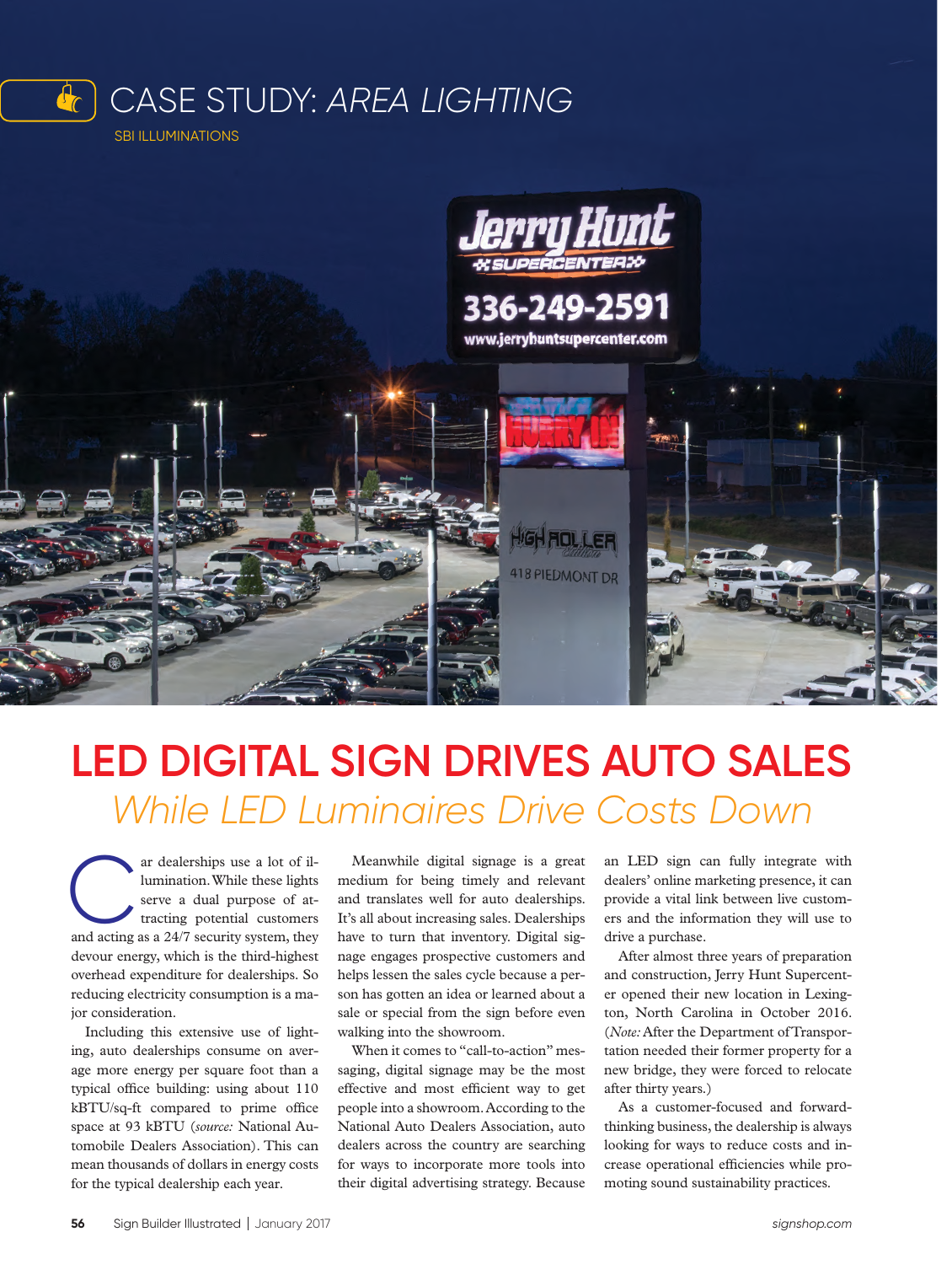vice, Todd Hunt, owner, installed a LED display board manufactured by California-based Optec Displays, Inc. Optec's 16mm full-color, 5-by-10-foot doublesided Intelligent sign with video capabilities was installed into an existing pole to avoid any zoning issues. It's the first time the dealership has had any electronic display signage. (*Note:* The UL 48 Listed and UL Energy Efficiency Certified sign can be seen from one mile away.)

Since the sign is so new, there isn't data to support increased sales. However, anecdotally, the dealership's sales team has said that customers actually refer to the sign and specific promotions when coming in to purchase a vehicle.

In addition to the new LED display, Hunt also upgraded to LED luminaires from the metal halide technology that was at the previous site.

Under the recommendation of twentyyear sign veteran Ryan Quimby, owner of Lexington-based QI Signs, Hunt selected

Optec LED Lighting luminaires.

Quimby and his team installed 22 300W Optec LED on the front row of the 550-car exterior lot and 78 240W Optec LED luminaires everywhere else on the property's exterior.

"These lights make the inventory [show up] better and stand out more from the street," said Quimby. "Additionally we anticipate these new lights will last three times longer than the fixtures at the dealerships' other location and, the best part, virtually eliminate maintenance and the need to move cars to accommodate the rented bucket trucks to change out the burned-out lamps."

The automobile dealership industry, like many businesses, typically only has one chance to make a positive impression with the customer, so it's important to show products in the best possible "light." The luminaires' uniform lighting eliminates dim areas between lamp poles, improving the automobiles' vibrancy.

Additionally the LED luminaires provide consistent light levels, reduce hazardous waste disposal, and provide dramatically more efficient light distribution than the MH fixtures that were at the previous location.

Employees and customers have also reacted positively to the parking lot's crisp, bright illumination.

"When [Hunt] looked at the lights' energy savings and that installing LED technology is really the right thing to do for the environment, it was an easy decision to make," explained Quimby. "And the new LED display drives customer traffic and increases the Jerry Hunt Supercenter's brand—providing another smart business decision."

*—Jeff Gatzow*

*Jeff Gatzow is vice president for Optec LED Lighting® and may be reached at (414) 935-8483 or jgatzow@optec.com.*